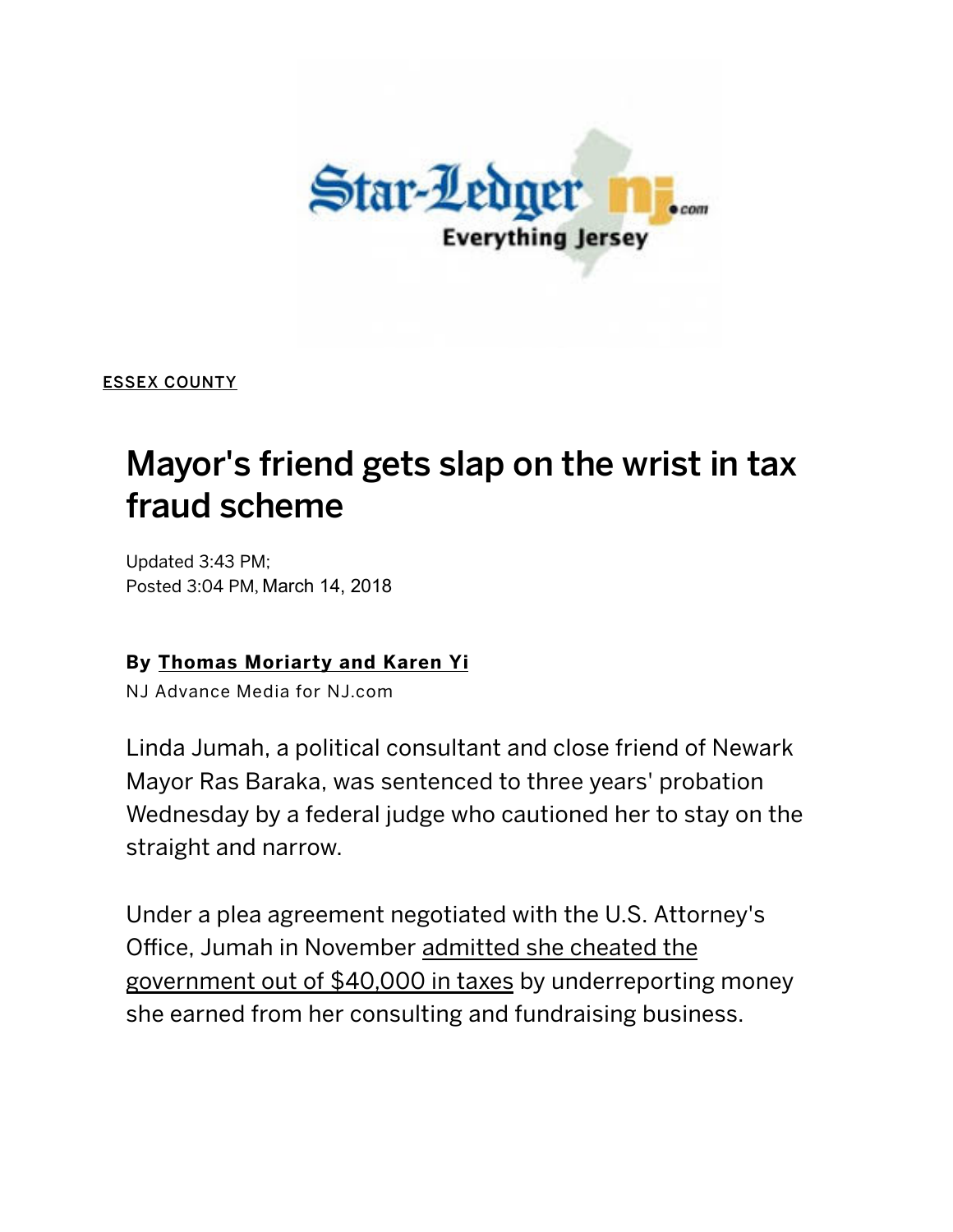[Jumah was president of Elite Strategies, LLC](http://www.newarkcedc.org/) which was [contracted by the city of Newark](http://www.nj.com/essex/index.ssf/2017/11/city_paid_26500_to_consultants_who_admitted_to_tax.html) and the Newark Community Economic Development Corporation (NCEDC) ‑‑ the [city](http://www.nj.com/essex/index.ssf/2017/11/son_of_newark_kiburi_tucker_pleads_guilty_in_feder.html)'[s redevelopment arm.](http://www.nj.com/essex/index.ssf/2017/11/son_of_newark_kiburi_tucker_pleads_guilty_in_feder.html)

Her partner and chief executive officer of the firm, [Kiburi Tucker,](http://www.nj.com/essex/index.ssf/2017/11/city_to_move_forward_with_south_ward_apartments_af.html) later also pleaded guilty to underreporting his income and embezzling money from The Centre, Inc., a nonprofit he ran. Tucker will be sentenced next month.

Addressing the c[ourt, Jumah said her choices h](https://googleads.g.doubleclick.net/pcs/click?xai=AKAOjstXaSrCOuEd1oB-Nu6sKg-aMfuMj4umPSv2zVq35OKZqSgTeI6TDS_40RW44HajBssnDnWhatKpnUJxScIFRIaD5TBWf0O4aWOTcaeTvhrx6oCDe_tIVlOx3dirHhd5tLXA8FjJQ1BO9zTtRLnHenkEWE6I-V3YiFQexEfFLNG2AHAghzBhG8p_nyxiko8intnDPvbO-MqKL3g1M936ykOC8xDc6VmUa9tsf2lhj1TPUN-mOu4A0fCuyextrA&sig=Cg0ArKJSzPR7la81n-PL&adurl=https://www.acmemarkets.com/%3Futm_source%3Dnjam%26utm_medium%3Ddisplay%26utm_campaign%3Dnj_imps%26utm_content%3Dsave3)ad not only affected her personally, "but has embarrased my family."

"I hope I can regain their trust and respect," Jumah said.

Chief U.S. District Judge Jose Linares said he would order a portion of Jumah's probation be served under home confinement, and fined her \$20,000, to be repaid after she makes full restitution.

Linares said that while the charge to which Jumah pleaded guilty carries a maximum potential sentence of five years in prison, federal sentencing guidelines recommended options of six to 12 months of incarceration, probation and/or home confinement.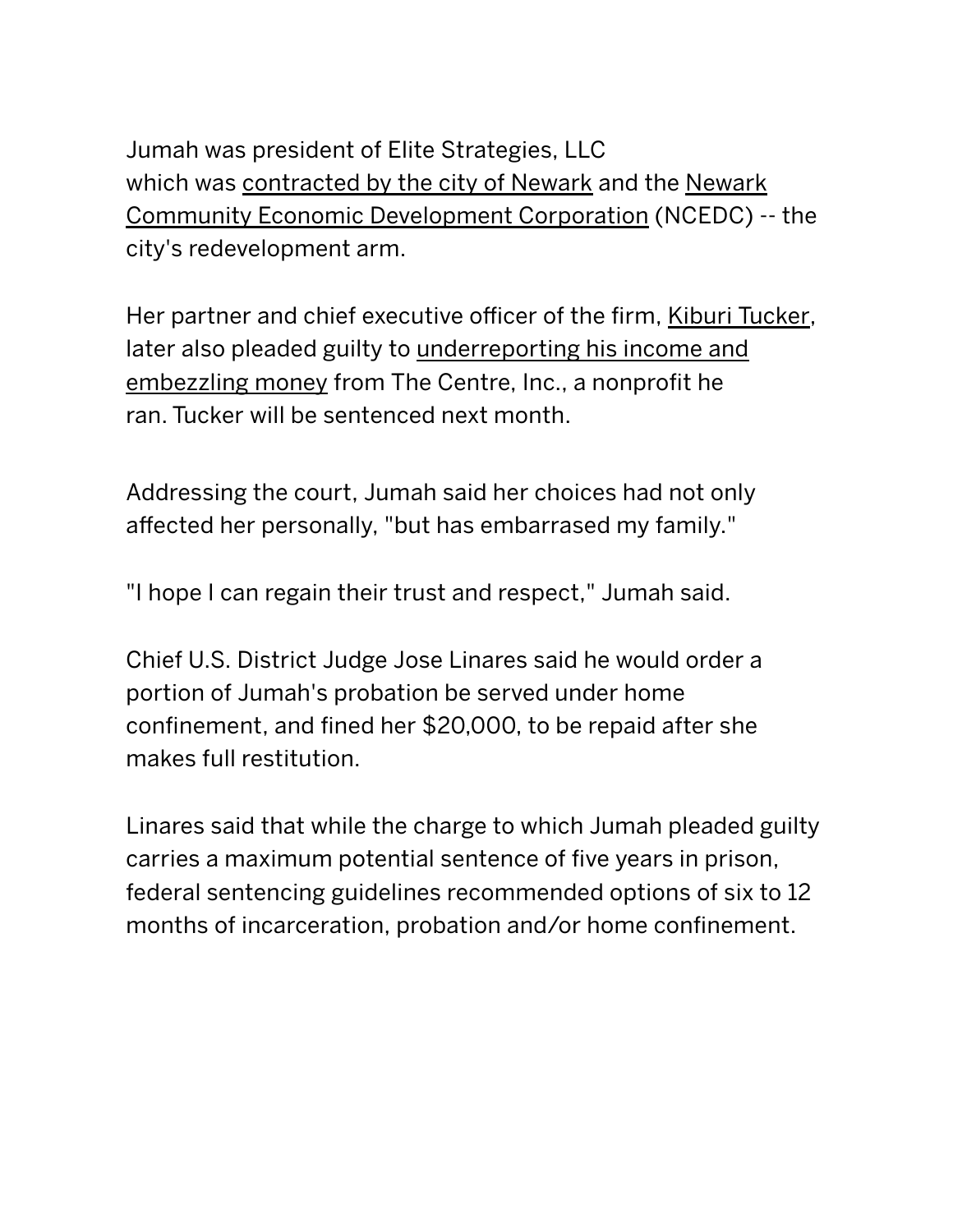In asking Linares to avoid imposing prison time, defense attorney Robert Stahl said publicity about her case had already taken a toll on Jumah, who is currently looking for full-time employment that would allow her to make restitution.

Stahl said former New Jersey governor Jim McGreevey -- who sat with Jumah's family in courtroom -- had offered to let her work at the New [Jersey Reentry Corporation, th](http://googleads.g.doubleclick.net/pcs/click?xai=AKAOjstlzwvbFBAkp1kvsO4BVAHxWHRmDBCdBcQFatWW8t-V88OPaeF00evRDrEsuYcFNEGLX-aIpws6nIQg38pvdzYyY7vaRW5QnSrdwoUJkkPk0B3IFMD-Gp6hd04NRBvAU4aEJA-8s1oXqbdzvztjd1DNsR0Bs5k0jtUFimw8hYUHcbFkMK71tUXPMybGy7Z-slZpexfV6rMmYdJlH6Li-lt-5vQ5sPf4SCKISJE5udbEUB7dlM2wjeT6pLNeRg&sig=Cg0ArKJSzITA-aycvyc3&adurl=http://www.hackensackumc.org/services/cancer-care/mark/%3Futm_source%3Dnj.com%26utm_medium%3Ddisplay%26utm_campaign%3Djtcc_patientstories%26utm_content%3Dmark_html_300x250&nm=3)e statewide nonprofit he runs that helps recently released prisoners find employment.

Assistant U.S. Attorney Jihee Gillian Suh, who handled the case with Assistant U.S. Attorney Jacques Pierre, said that although Jumah had no prior criminal convictions, she had received a disciplinary letter in her file as a state employee and had past brushes with the law.

Linares cautioned Jumah that if she violated the terms of her probation, she could end up being incarcerated on a new charge for the violation.

Most recently, Jumah worked as a manager for Jersey City's Department of Health and Human Services. She was hired in November 2016 and earned \$75,000. After Jumah pleaded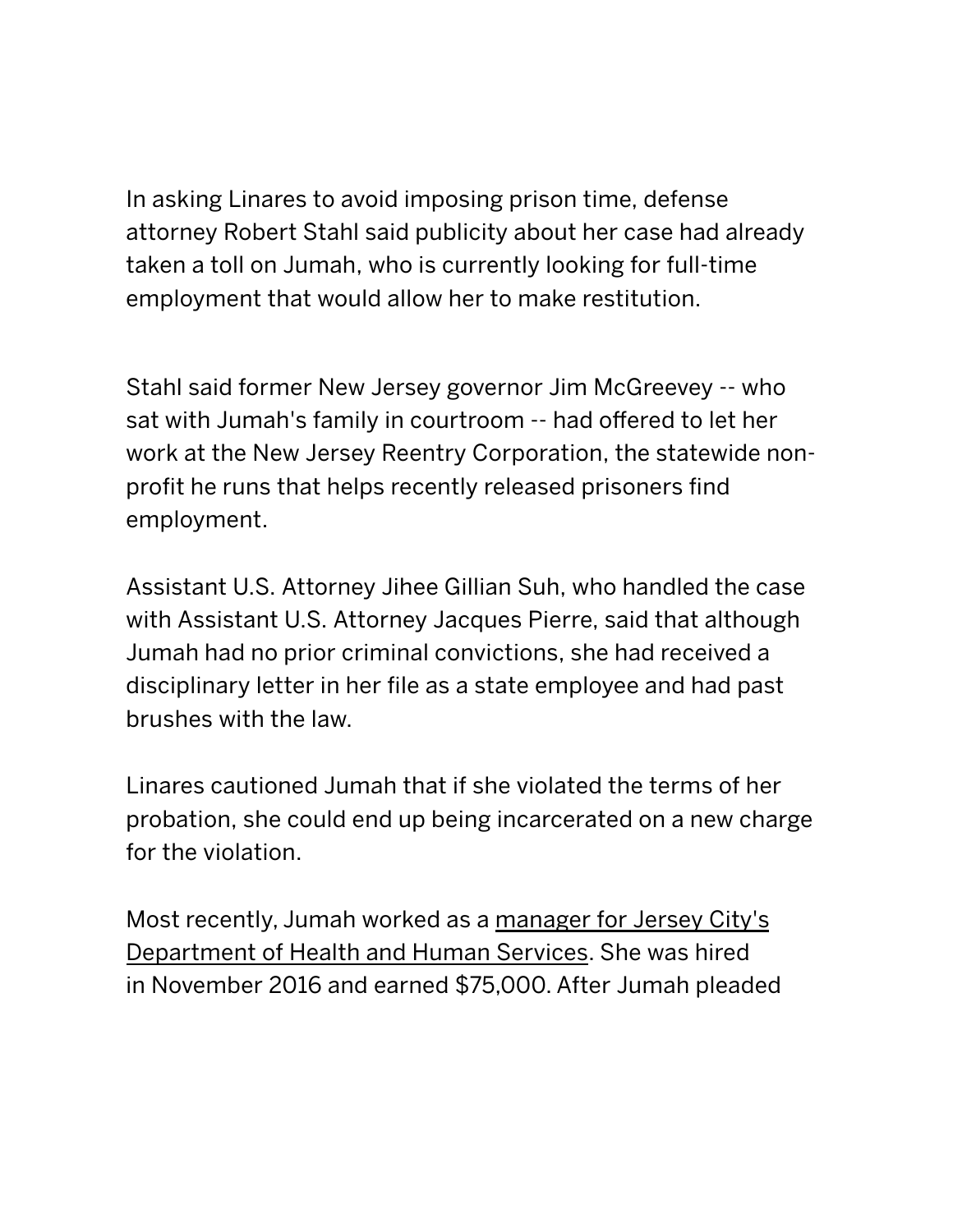guilty to tax evasion, Jersey City suspended her without pay; she no longer wo[rks with the city, a spokeswoman confi](http://www.nj.com/sponsor-content/?scid=126924&prx_t=SWUDAU54aAOmcQA&ntv_fr)rmed.

Jumah also helped organize Newark's Afro Beat Fest last July that Baraka resurrected and renamed. It was previously named "Africa Newark" but the annual event stopped in 2006 after it lost city support.

## City contracts

Jumah's company, Elite Strategies, was involved with several Newark entities, providing services to the city, Baraka's campaign and the quasi‑governmental agency responsible for city redevelopment.

The NCEDC hired Elite Strategies in 2014 for \$111,500, according to a contract obtained through a public records request. The work included \$48,000 to create a media strategy and plan, \$10,000 for publication strategies and \$14,000 for website recommended enhancements. Payments typically ranged from \$200‑\$250 an hour, according to the contract.

The contract was signed by the NCEDC's former president, Otis Rolley who was ousted in 2016 amid questions surrounding bonus payments and financial reports. Aisha Glover, who now runs the NCEDC, said the agency does not have any existing contracts with Elite Strategies and has not worked with the consulting company since she took the helm.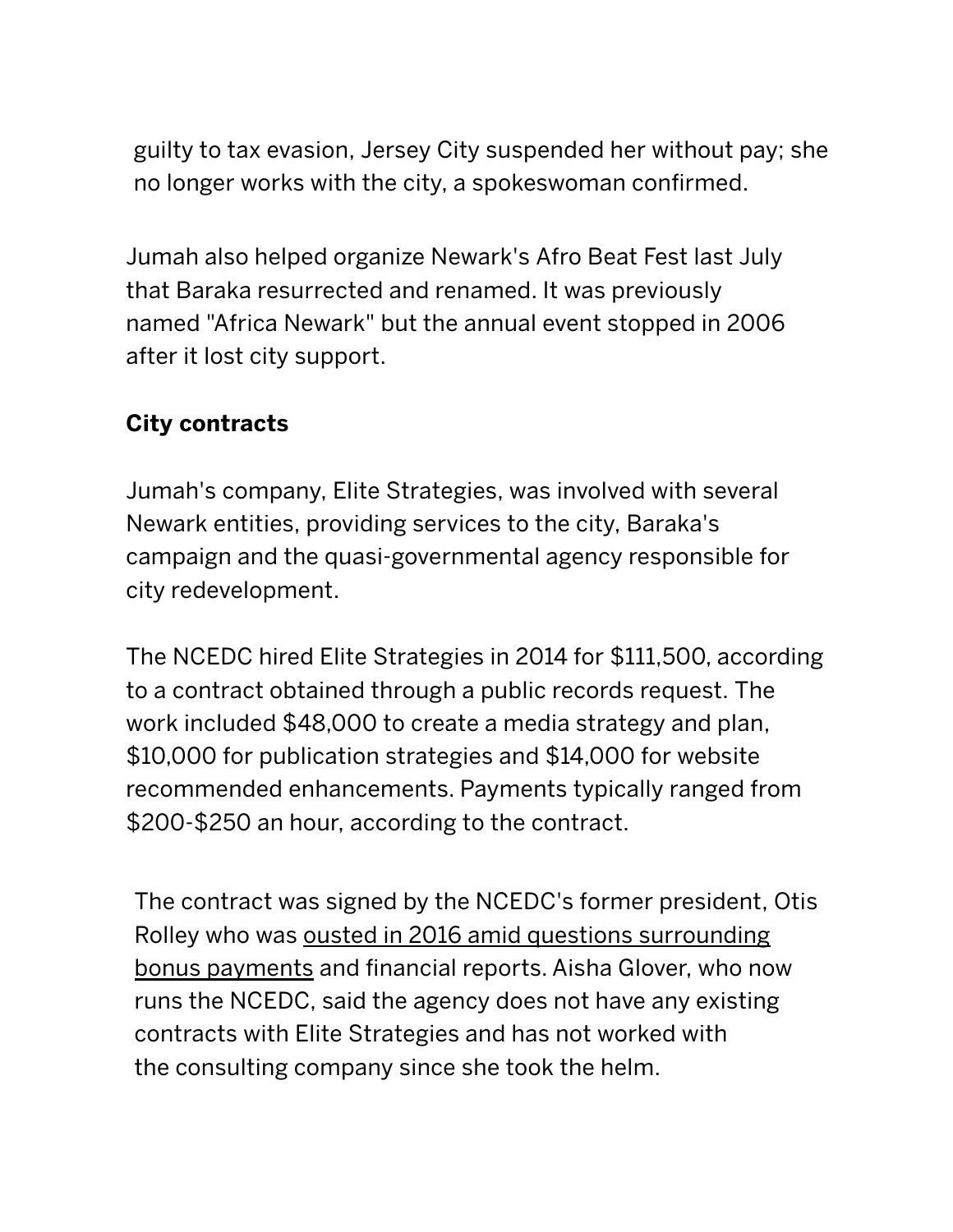[Glover added that Elite's contract was competitively bid and](http://www.nj.com/essex/index.ssf/2016/03/ousted_newark_development_chief_confronts_city_cou.html) the company was picked because it was a local and minority‑owned firm within the proposed budget.

The city of Newark also [paid Elite Strategies \\$26,500](http://www.nj.com/essex/index.ssf/2017/11/city_paid_26500_to_consultants_who_admitted_to_tax.html) for billboard design, printing services, outreach and other jobs between Sept. 2014 [and Dec. 2015. The wor](https://googleads.g.doubleclick.net/aclk?sa=L&ai=CwYawwOSpWoGVOYfxogb52IOoCeT10eNQldn32t0G3tkeEAEgt8jTRygCYMn-94q0pNgPyAEB4AIAqAMByAOaBKoEgwJP0PPio5oMYSlwJNy2-xE_PotuQb9nZAKWFwxzpvsqtJU7hcMWSfttDGVaNkniW3yWvGwFUFozIQPqytD6ZIJOVYkaajX3xK-El6lFzawPUHeJas7OywQUh-ST7Ct9uSpx9AbG0LIPxnQ8wqoShL_IWHSC0PTjZi9zEmz22wGojwd47kg2CWoisqEcELUHwjKkV5J-SerIUIxg53-ufZSSi44uXsNMMAgi9JyP7mY7GgV4GVk9UseEm3TzWvDahZckm-KgqBzc9bvxocoAXuzzbwuUvVoCGCMMEKFIjhIHyguhlinMHBm01Q-sbbMqRbCROZYqf1Gp0fz5bS3o4XBNhMbp4AQBoAZRgAea3r92qAemvhvYBwHSCAcIgAEQARgBsQlLcJQdxVOr4YAKA9gTAg&num=1&sig=AOD64_3GCiGHmPDy48wDDvjGy_-pmHI7Ng&client=ca-pub-2937494567949278&adurl=http://pleaseelite4.com/through6/%3Fa%3DUS1ny14-dt%26m%3Dwww.nj.com%26url%3Dhttps://play.google.com/store/books/details/Karen_Kingsbury_Leaving%253Fid%253Dfa8Ilo7DVW4C)k was awarded under open market procedures which allow the purchasing officer to solicit bids and select the lowest responsi[ble b](https://googleads.g.doubleclick.net/aclk?sa=L&ai=CwYawwOSpWoGVOYfxogb52IOoCeT10eNQldn32t0G3tkeEAEgt8jTRygCYMn-94q0pNgPyAEB4AIAqAMByAOaBKoEgwJP0PPio5oMYSlwJNy2-xE_PotuQb9nZAKWFwxzpvsqtJU7hcMWSfttDGVaNkniW3yWvGwFUFozIQPqytD6ZIJOVYkaajX3xK-El6lFzawPUHeJas7OywQUh-ST7Ct9uSpx9AbG0LIPxnQ8wqoShL_IWHSC0PTjZi9zEmz22wGojwd47kg2CWoisqEcELUHwjKkV5J-SerIUIxg53-ufZSSi44uXsNMMAgi9JyP7mY7GgV4GVk9UseEm3TzWvDahZckm-KgqBzc9bvxocoAXuzzbwuUvVoCGCMMEKFIjhIHyguhlinMHBm01Q-sbbMqRbCROZYqf1Gp0fz5bS3o4XBNhMbp4AQBoAZRgAea3r92qAemvhvYBwHSCAcIgAEQARgBsQlLcJQdxVOr4YAKA9gTAg&num=1&sig=AOD64_3GCiGHmPDy48wDDvjGy_-pmHI7Ng&client=ca-pub-2937494567949278&adurl=http://pleaseelite4.com/through6/%3Fa%3DUS1ny14-dt%26m%3Dwww.nj.com%26url%3Dhttps://play.google.com/store/books/details/Karen_Kingsbury_Leaving%253Fid%253Dfa8Ilo7DVW4C)idder, a city spokesman previously said.

Elite Strategies help[ed plan the 2016 Ma](https://googleads.g.doubleclick.net/aclk?sa=L&ai=CO9kNwOSpWoGVOYfxogb52IOoCZi-37pP_-fRn8ECwL2ItAMQAiC3yNNHKAJgyf73irSk2A_IAQHgAgCoAwHIA5oEqgSCAk_Q84Sqmg9hKXAk3Lb7ET8-i25Bv2dkApYXDHOm-yq0lTuFwxZJ-20MZVo2SeJbfJa8bAVQWjMhA-rK0Ppkgk5ViRpqNffEr4SXqUXNrA9Qd4lqzs7LBBSH5JPsK325KnH0BsbQsg_GdDzCqhKEv8hYdILQ9ONmL3MSbPbbAaiPB3juSDYJaiKyoRwQtQfUNoH_eZZB2MRcg2Hida5wkjAYbc3FWK_T48lUFU0Fo_r17uaNuNaRAmlw31isBtuHl2AqFIOJnVwATfJhCgijGrAvDZJIrAEQKwzlV0uKFgc__aKWKcjQ1bEG2Kt_o8qjYbAeCryYwKbMcj6oJapDGKpUzOAEAYAH37PJQKgHpr4b2AcB0ggHCIABEAEYAbEJ9gANtS-NciiACgPYEwI&num=2&sig=AOD64_2nP70ELfoAL5SLKiZHlCbtmw5ELA&client=ca-pub-2937494567949278&adurl=http://www.endofelm.com/brunch-morristown-end-of-elm/)y[or's](https://googleads.g.doubleclick.net/aclk?sa=L&ai=CO9kNwOSpWoGVOYfxogb52IOoCZi-37pP_-fRn8ECwL2ItAMQAiC3yNNHKAJgyf73irSk2A_IAQHgAgCoAwHIA5oEqgSCAk_Q84Sqmg9hKXAk3Lb7ET8-i25Bv2dkApYXDHOm-yq0lTuFwxZJ-20MZVo2SeJbfJa8bAVQWjMhA-rK0Ppkgk5ViRpqNffEr4SXqUXNrA9Qd4lqzs7LBBSH5JPsK325KnH0BsbQsg_GdDzCqhKEv8hYdILQ9ONmL3MSbPbbAaiPB3juSDYJaiKyoRwQtQfUNoH_eZZB2MRcg2Hida5wkjAYbc3FWK_T48lUFU0Fo_r17uaNuNaRAmlw31isBtuHl2AqFIOJnVwATfJhCgijGrAvDZJIrAEQKwzlV0uKFgc__aKWKcjQ1bEG2Kt_o8qjYbAeCryYwKbMcj6oJapDGKpUzOAEAYAH37PJQKgHpr4b2AcB0ggHCIABEAEYAbEJ9gANtS-NciiACgPYEwI&num=2&sig=AOD64_2nP70ELfoAL5SLKiZHlCbtmw5ELA&client=ca-pub-2937494567949278&adurl=http://www.endofelm.com/brunch-morristown-end-of-elm/) Ball and other events for Baraka's campaign but is no longer involved.

Baraka said Tucker and Jumah are close friends whom he has known for decades. "They have a company together, they made some errors and they're paying for it," Baraka told NJ Advance Media recently. "Definitely it affects me because they're my friends."

But Baraka said their actions were unrelated to city governance. "It had nothing to do with the functioning of the city, the management of the city. It has nothing to do with the functioning of the campaign, the management of the campaign," he said. "It has absolutely nothing to do with things that are happening in Newark."

"It's their own money, it's their own business," he added.